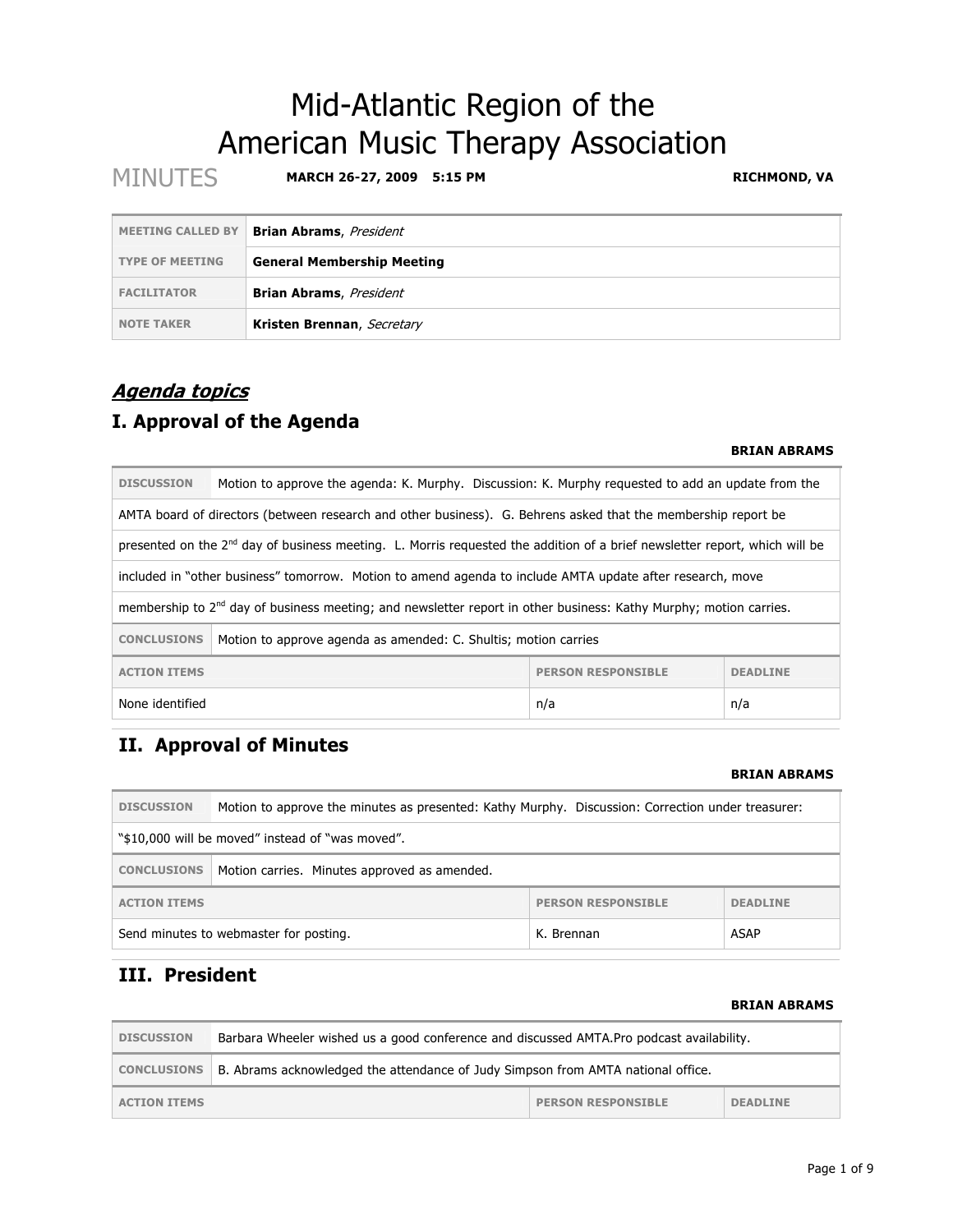## **IV. President-Elect**

## **A. PRESENTATION OF THE CONSTITUTION AND BYLAWS DEBORAH BENKOVITZ**

| <b>DISCUSSION</b>                                                                                                             | The constitution and bylaws were available to the membership at the conference and online for review                          |  |  |  |
|-------------------------------------------------------------------------------------------------------------------------------|-------------------------------------------------------------------------------------------------------------------------------|--|--|--|
| since the middle of January. D. Benkovitz extended her gratitude to the constitution and bylaws committee for their hard      |                                                                                                                               |  |  |  |
|                                                                                                                               | work: Barbara MacLean, Kathy Murphy, Eleanor Denis, Carol Thomas, Brian Abrams, and Sue Shuttleworth. Most                    |  |  |  |
|                                                                                                                               | proposed changes are grammatical but two sections of interest were pointed out to members: Article IV section 4-              |  |  |  |
|                                                                                                                               | "Officers": a board position needs to be removed in order for the organization to remain in compliance with Delaware state    |  |  |  |
|                                                                                                                               | law. As a result of the discussion with the membership during the last general membership meeting, the committee              |  |  |  |
|                                                                                                                               | consulted with other related organizations and came to the conclusion that the removal of the parliamentarian would be        |  |  |  |
|                                                                                                                               | the best solution. The only time the parliamentarian could not be in an executive board meeting is if the board goes into     |  |  |  |
|                                                                                                                               | closed session. However, the parliamentarian could still be invited to join the closed session by the president. Article VIII |  |  |  |
|                                                                                                                               | section 3: The committee is asking membership to consider the addition of registration chair to the regional conference       |  |  |  |
|                                                                                                                               | committee with the rationale being to provide continuity in conference planning process. Motion to dispense with the          |  |  |  |
|                                                                                                                               | reading of the rest of the constitution and bylaw changes: Mary Boyle; motion carries. Members were encouraged to             |  |  |  |
|                                                                                                                               | review the rest of the changes independently.                                                                                 |  |  |  |
| <b>CONCLUSIONS</b><br>Issue revisited on Day 2, 3/27/09: D. Benkovitz mention an additional change that needs attention.      |                                                                                                                               |  |  |  |
|                                                                                                                               | Article VI section 5: changing the term of the treasurer to align with the current fiscal year (7/1-6/30). Motion to vote all |  |  |  |
|                                                                                                                               | changes as a block with exception of three discussed: E. Abbott. Discussion: Mary Boyle spoke against the motion to vote.     |  |  |  |
|                                                                                                                               | Amendment: vote on all as a block-G. Behrens; motion carries. Motion to vote on all changes as presented: M. Boyle.           |  |  |  |
| Discussion: John Foley referred attention to article VI section 3: how does a member get elected in special election if there |                                                                                                                               |  |  |  |
| is no opposition? Brian Abrams pointed out that this is not part of motion on floor. The issue will refer to C&B committee    |                                                                                                                               |  |  |  |
| for future review. Motion to refer article VI section 3 to C&B committee for review and clarification-John Foley; motion      |                                                                                                                               |  |  |  |
| carries. Vote on original motion (vote on all presented changes): motion carries.                                             |                                                                                                                               |  |  |  |
| <b>ACTION ITEMS</b><br><b>PERSON RESPONSIBLE</b><br><b>DEADLINE</b>                                                           |                                                                                                                               |  |  |  |
| None identified<br>n/a<br>n/a                                                                                                 |                                                                                                                               |  |  |  |

## **V. Immediate Past President**

## **KATHY MURPHY**

**DISCUSSION** K. Murphy presented the slate of nominations and thanked the members of the nominations committee: Mark Ahola, Debbie Benkovitz, Kathy Murphy, and Joanne Loewy. K. Murphy presented the slate of nominations during today's meeting. The floor will be open to nominations during the second half of the meeting (tomorrow). G. Behrens photographed all candidates for posting on the website/in newsletter. Candidates will also be asked to provide a short bio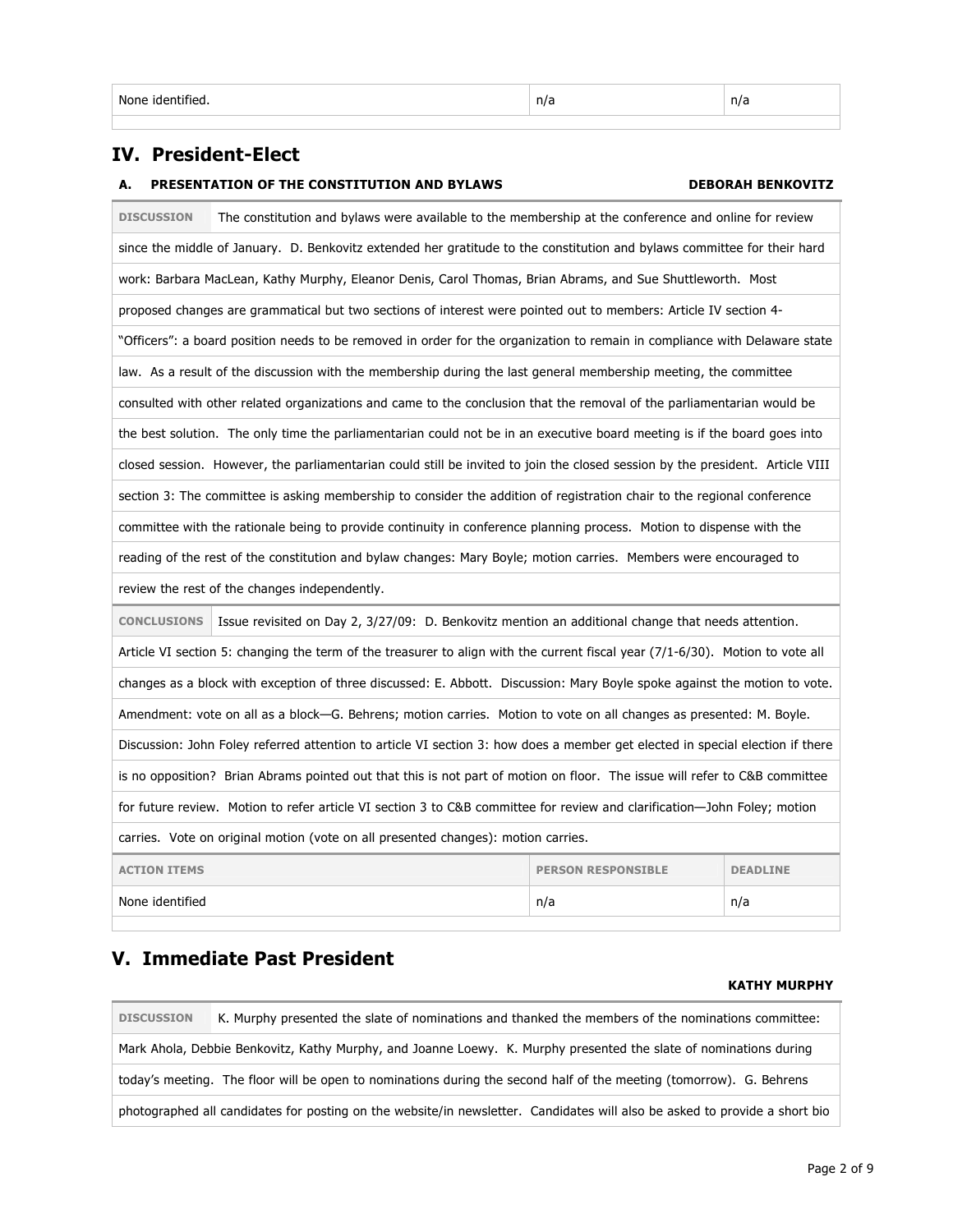| for the website for the membership to review. Ballots will be counted by Joanne Loewy.                  |                                                                                                                           |  |  |  |
|---------------------------------------------------------------------------------------------------------|---------------------------------------------------------------------------------------------------------------------------|--|--|--|
| <b>CONCLUSIONS</b>                                                                                      | Day 2: Topic resumed by opening the floor for nominations. Motion to close nominations for president-                     |  |  |  |
|                                                                                                         | elect: Ruthlee Adler; motion carries. Motion to close nominations for vice president for conference planning: John Foley; |  |  |  |
|                                                                                                         | motion carries. VPCP-elect: Melissa King nominated Andrea Scheve—declined. Motion to close nomincations for VPCP-         |  |  |  |
|                                                                                                         | elect: Ruthlee Adler; motion carries. Motion to close nominations for VP membership: Ruthlee Adler; motion carries.       |  |  |  |
|                                                                                                         | Motion to close nominations for PR chair: Gretchen Chardos; motion carries. Motion to close nominations for GR chair:     |  |  |  |
|                                                                                                         | Betsy King: motion carries. Motion to close nominations for treasurer: Betsy King: motion carries. Motion to close        |  |  |  |
| nominations for assembly of delegates: Gene Ann Behrens; motion carries. Slate of nominations is final. |                                                                                                                           |  |  |  |
| <b>ACTION ITEMS</b><br><b>PERSON RESPONSIBLE</b><br><b>DEADLINE</b>                                     |                                                                                                                           |  |  |  |
| None identified<br>n/a<br>n/a                                                                           |                                                                                                                           |  |  |  |
|                                                                                                         |                                                                                                                           |  |  |  |

# **VI. Membership**

## **GENE BEHRENS**

| <b>DISCUSSION</b>                                                   | The MAR currently has 942 members as of the end of 2008. The represents a 4.3% increase from the                            |  |  |  |
|---------------------------------------------------------------------|-----------------------------------------------------------------------------------------------------------------------------|--|--|--|
|                                                                     | same time in 2007. The biggest increase has been seen in the graduate student category. As of 3/24/09 we currently          |  |  |  |
|                                                                     | have 696 members which represents an 8/8% decrease from the same time last year. G. Behrens encouraged people to            |  |  |  |
|                                                                     | renew membership as soon as possible. G. Behrens reminded members of the current membership programs:                       |  |  |  |
|                                                                     | membership support fund, new membership packets and mentorship program. A new request was received from the MAR             |  |  |  |
|                                                                     | board meeting: examine the membership needs in terms of the current economic climate. Watch for information on the          |  |  |  |
|                                                                     | listserv. Members are encouraged to assist with the call-a-thon if they are able to do so. Email G. Behrens for information |  |  |  |
|                                                                     | on how you can help. AMTA.Pro services are available to members. See flyers in conference packets. Continue to watch        |  |  |  |
|                                                                     | for more opportunities to come.                                                                                             |  |  |  |
| <b>CONCLUSIONS</b><br>None.                                         |                                                                                                                             |  |  |  |
| <b>ACTION ITEMS</b><br><b>PERSON RESPONSIBLE</b><br><b>DEADLINE</b> |                                                                                                                             |  |  |  |
| None identified.<br>n/a<br>n/a                                      |                                                                                                                             |  |  |  |
|                                                                     |                                                                                                                             |  |  |  |

# **VII. Conference**

## **A. 2009 CONFERENCE UPDATE ANDREA SCHEVE**

| <b>DISCUSSION</b> | A. Scheve welcomed the members to Richmond on behalf of the local conference committee. She also                          |  |  |
|-------------------|---------------------------------------------------------------------------------------------------------------------------|--|--|
|                   | thanked the local committee for all of their hard work, and especially to the local co-chairs Melissa Owens and Katherine |  |  |
|                   | Leonard, and the volunteers. A. Scheve also extended thanks to Melissa King, Tracy Souhrada and Karen Jasko. 51           |  |  |
|                   | people attended the preconference institute. The conference committee worked very hard to present the conference in a     |  |  |
|                   | cost-savings manner while maintaining quality. Thanks were also extended to Diane Austin, the "Us Band", and 3 singer-    |  |  |
|                   | songwriters for provided the conference entertainment. A. Scheve reminded members to bid during the silent auction.       |  |  |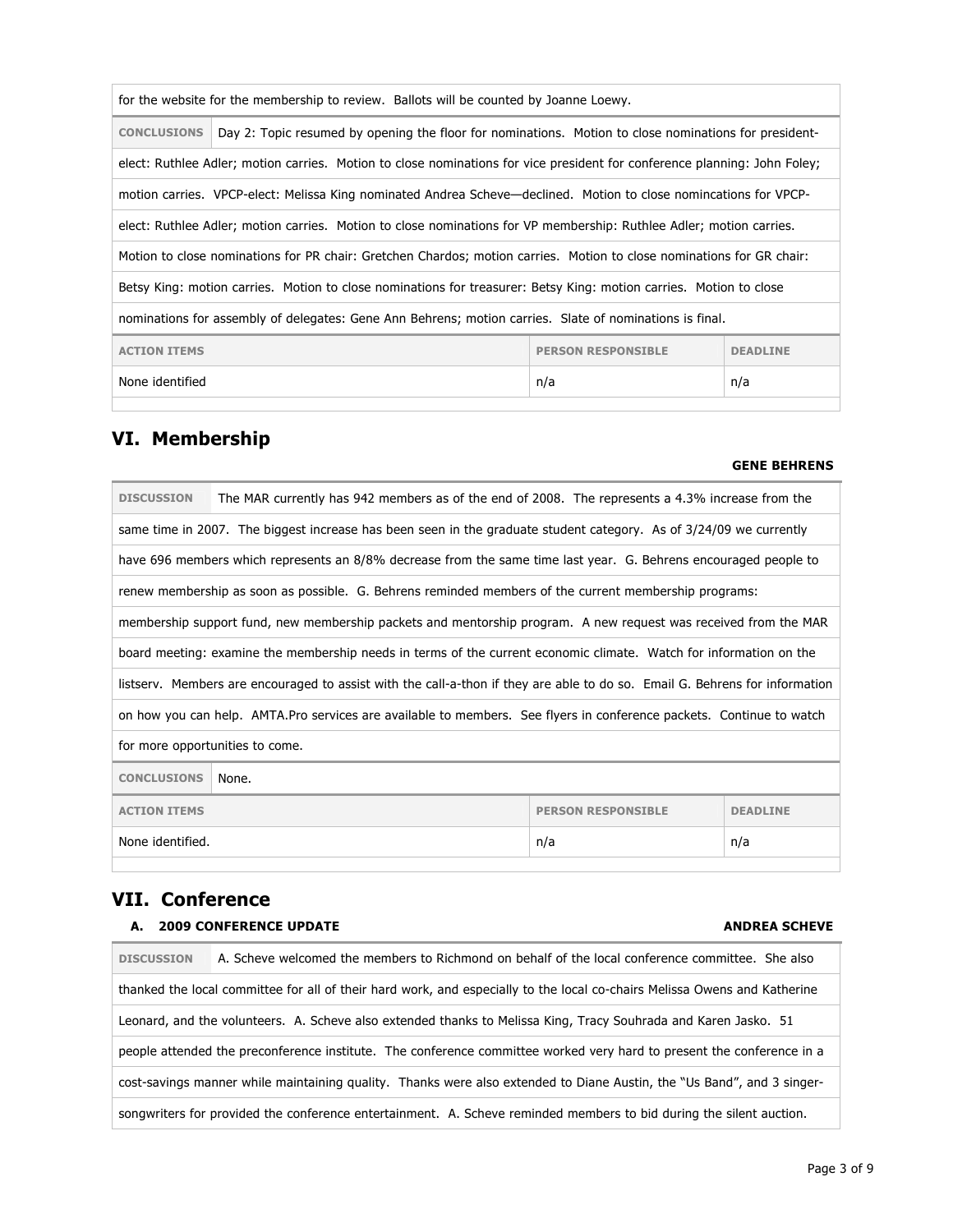| <b>CONCLUSIONS</b>  | None. |                           |                 |
|---------------------|-------|---------------------------|-----------------|
| <b>ACTION ITEMS</b> |       | <b>PERSON RESPONSIBLE</b> | <b>DEADLINE</b> |
| None identified.    |       | n/a                       | n/a             |

#### **B.** 2010 UPDATE MELISSA KING

| The 2010 conference will be held 3/17/10-3/20/10 in Pittsburgh, PA. The local co-hosts will be Bob Miller<br><b>DISCUSSION</b> |  |  |  |  |
|--------------------------------------------------------------------------------------------------------------------------------|--|--|--|--|
| and Jessie Mull. The conference will most likely be held at the Radisson in Greentree, PA. The 2011 conference will be         |  |  |  |  |
| held during the last weekend in March in Saratoga, NY. Barbara MacLean will serve as a local co-host for that conference.      |  |  |  |  |
| <b>CONCLUSIONS</b><br>None.                                                                                                    |  |  |  |  |
| <b>ACTION ITEMS</b><br><b>PERSON RESPONSIBLE</b><br><b>DEADLINE</b>                                                            |  |  |  |  |
| None identified<br>n/a<br>n/a                                                                                                  |  |  |  |  |

## **VIII. Finances**

#### **ELAINE ABBOTT**

| <b>DISCUSSION</b>                                                                                              | The treasury is holding steady, thanks to the good planning of previous treasurers. Currently the                |  |  |  |
|----------------------------------------------------------------------------------------------------------------|------------------------------------------------------------------------------------------------------------------|--|--|--|
| Vanguard balance is about \$17,000. Currently the checking account balance is approximately \$26,000. Dues and |                                                                                                                  |  |  |  |
|                                                                                                                | conference proceeds have not yet been processed. Continuing to fund legislative consultants remains our greatest |  |  |  |
| financial challenge.                                                                                           |                                                                                                                  |  |  |  |
| <b>CONCLUSIONS</b>                                                                                             | Members are encouraged to contact E. Abbott with any questions about finances.                                   |  |  |  |
| <b>PERSON RESPONSIBLE</b><br><b>ACTION ITEMS</b><br><b>DEADLINE</b>                                            |                                                                                                                  |  |  |  |
|                                                                                                                | None identified.<br>n/a<br>n/a                                                                                   |  |  |  |
|                                                                                                                |                                                                                                                  |  |  |  |

## **IX. Government Relations**

#### **CAROL ANN BLANK**

| <b>DISCUSSION</b>                                                                                              | C. Blank introduced the state task force chairs. She reported that there is a lot of national action and |                           |                 |
|----------------------------------------------------------------------------------------------------------------|----------------------------------------------------------------------------------------------------------|---------------------------|-----------------|
| encouraged members to attend the GR session tomorrow for more information about advocating for our profession. |                                                                                                          |                           |                 |
| <b>CONCLUSIONS</b>                                                                                             | None.                                                                                                    |                           |                 |
| <b>ACTION ITEMS</b>                                                                                            |                                                                                                          | <b>PERSON RESPONSTBLE</b> | <b>DEADLINE</b> |
| None identified.                                                                                               |                                                                                                          | n/a                       | n/a             |
|                                                                                                                |                                                                                                          |                           |                 |

## **A. NJSTF KATHY MURPHY**

**DISCUSSION** K. Murphy reported on the many challenges in advancing the profession in the state of NJ: The Division of Child and Behavioral Health Services currently allows for the provision of MT but only for licensed professionals. The

Division of Early Intervention states that music therapy can be included in the IFSP, but MT's are not technically qualified

to practice in NJ under current regulations. NJAMT and the NJSTF had a very successful Hill Day in December. Many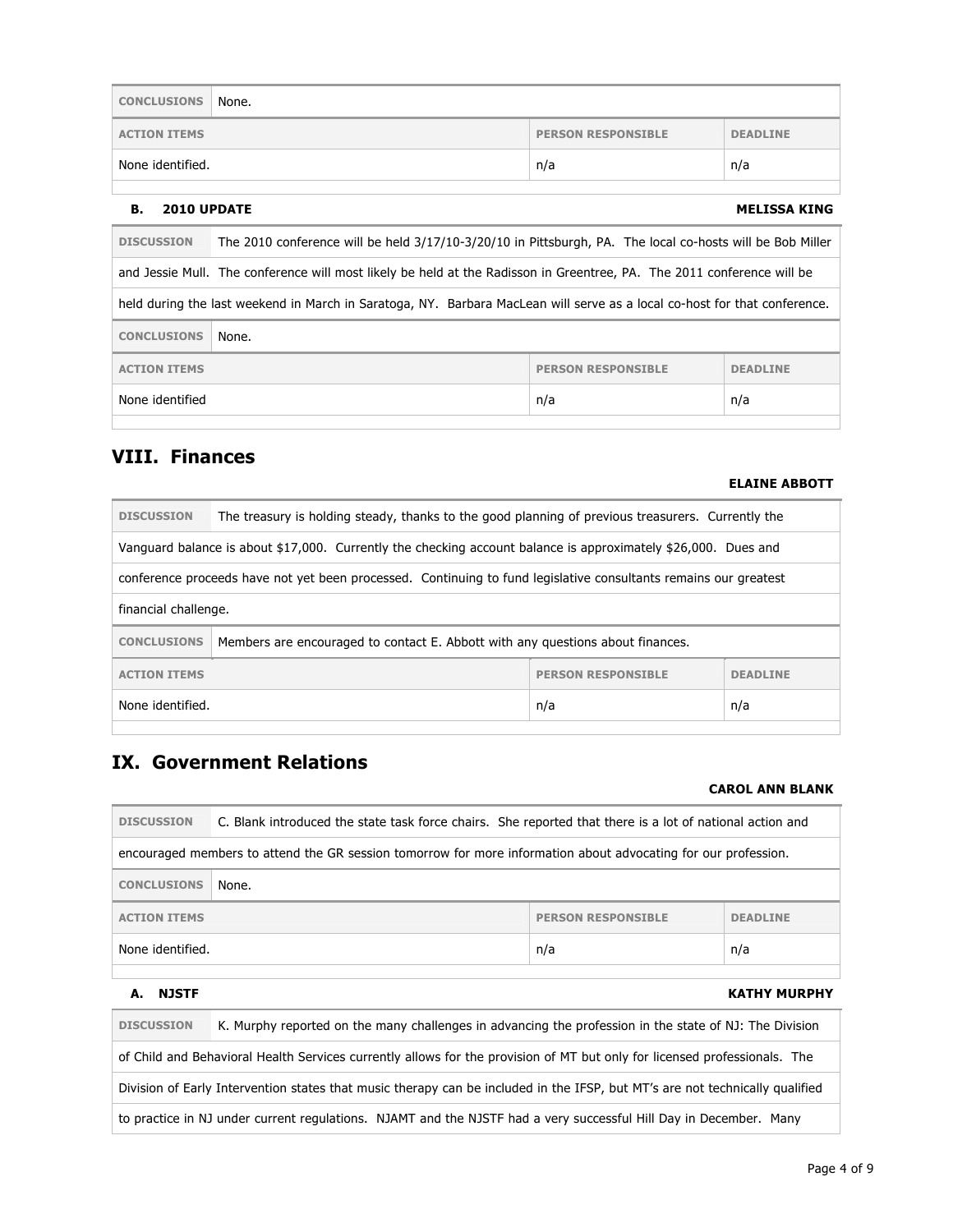|                                                                                                                           | legislators attended the event, including Senate President Codey who presented the proclamation in person. Thanks to         |                           |                    |  |
|---------------------------------------------------------------------------------------------------------------------------|------------------------------------------------------------------------------------------------------------------------------|---------------------------|--------------------|--|
|                                                                                                                           | the generosity of MAR, AMTA and CBMT, the NJSTF has been able to employ a legislative consultant. Legislators in NJ          |                           |                    |  |
|                                                                                                                           | agree that music therapy needs to be protected. Assemblyman Prieto will sponsor a bill that licenses the profession of MT    |                           |                    |  |
|                                                                                                                           | in NJ. We will be seeking a two tiered license: Music Therapist and Advanced Practice Music Therapist. The license will be   |                           |                    |  |
|                                                                                                                           | administered by the nursing board because having an independent board would be too costly for us. Also, MT has the           |                           |                    |  |
|                                                                                                                           | same educational structure as nursing and music therapists are able to work in all of the same settings. If it were not for  |                           |                    |  |
|                                                                                                                           | the support of the MAR we would not have been able to accomplish any of this. The NJSTF will host meetings throughout        |                           |                    |  |
|                                                                                                                           | the state to provide members with more information. This license will require some changes in education and training         |                           |                    |  |
|                                                                                                                           | requirements. Sign up to the MAR listserv for more information. All questions should be directed to the NJSTF email          |                           |                    |  |
|                                                                                                                           | address: nitaskforce@yahoo.com. K. Murphy thanked the task force and advisory board members for their continued              |                           |                    |  |
| work.                                                                                                                     |                                                                                                                              |                           |                    |  |
| <b>CONCLUSIONS</b>                                                                                                        | None.                                                                                                                        |                           |                    |  |
| <b>ACTION ITEMS</b>                                                                                                       |                                                                                                                              | <b>PERSON RESPONSIBLE</b> | <b>DEADLINE</b>    |  |
| None identified.                                                                                                          |                                                                                                                              | n/a                       | n/a                |  |
| <b>NYSTF</b><br>в.                                                                                                        |                                                                                                                              |                           | <b>DONNA POLEN</b> |  |
| <b>DISCUSSION</b><br>D. Polen thanked the task force and advisory council members. The NYSTF continues to monitor changes |                                                                                                                              |                           |                    |  |
|                                                                                                                           |                                                                                                                              |                           |                    |  |
|                                                                                                                           | in the LCAT. Beth McLaughlin and D. Polein attended the state board meeting for mental health practitioners in Dec. The      |                           |                    |  |
|                                                                                                                           | board is beginning to identify the unintended consequences of law. Many consumers have limited access to service             |                           |                    |  |
|                                                                                                                           | because practitioners are being barred from work. Areas of concern: qualifications of supervisor, relationship of supervisor |                           |                    |  |
|                                                                                                                           | to setting, qualifications of setting (due to corporate practice law), etc. The board needs to take steps to correct these   |                           |                    |  |
|                                                                                                                           | issues. The NYSTF will provide continued encouragement for corrections to occur. The State board is also talking about       |                           |                    |  |
|                                                                                                                           | moving application process to an online procedure. The NYSTF is looking at municipal settings who are exempt from            |                           |                    |  |
|                                                                                                                           | license until 2010 sunset period to extend. Issues are also raised regarding portability of the license in other states. The |                           |                    |  |
|                                                                                                                           | task force is encouraged that these issues are being discussed, although no decisions have been made yet. Other issues:      |                           |                    |  |
|                                                                                                                           | The NYSTF continues to work on the 9/11 benefit fund, where CAT's were specifically excluded as being pre-approved           |                           |                    |  |
|                                                                                                                           | providers. The NYSTF continues to work on contacting the director of the fund to work on this issue. The NYSTF is            |                           |                    |  |
|                                                                                                                           | facilitating a panel discussion during the conference for five schools in NYS to discuss how they have responded to the      |                           |                    |  |
|                                                                                                                           | LCAT. Members are encouraged to attend.                                                                                      |                           |                    |  |
| <b>CONCLUSIONS</b>                                                                                                        | None.                                                                                                                        |                           |                    |  |

None identified n/a n/a

**C. PASTF VAL USCHOCK**

**DISCUSSION** No report. See website for latest information.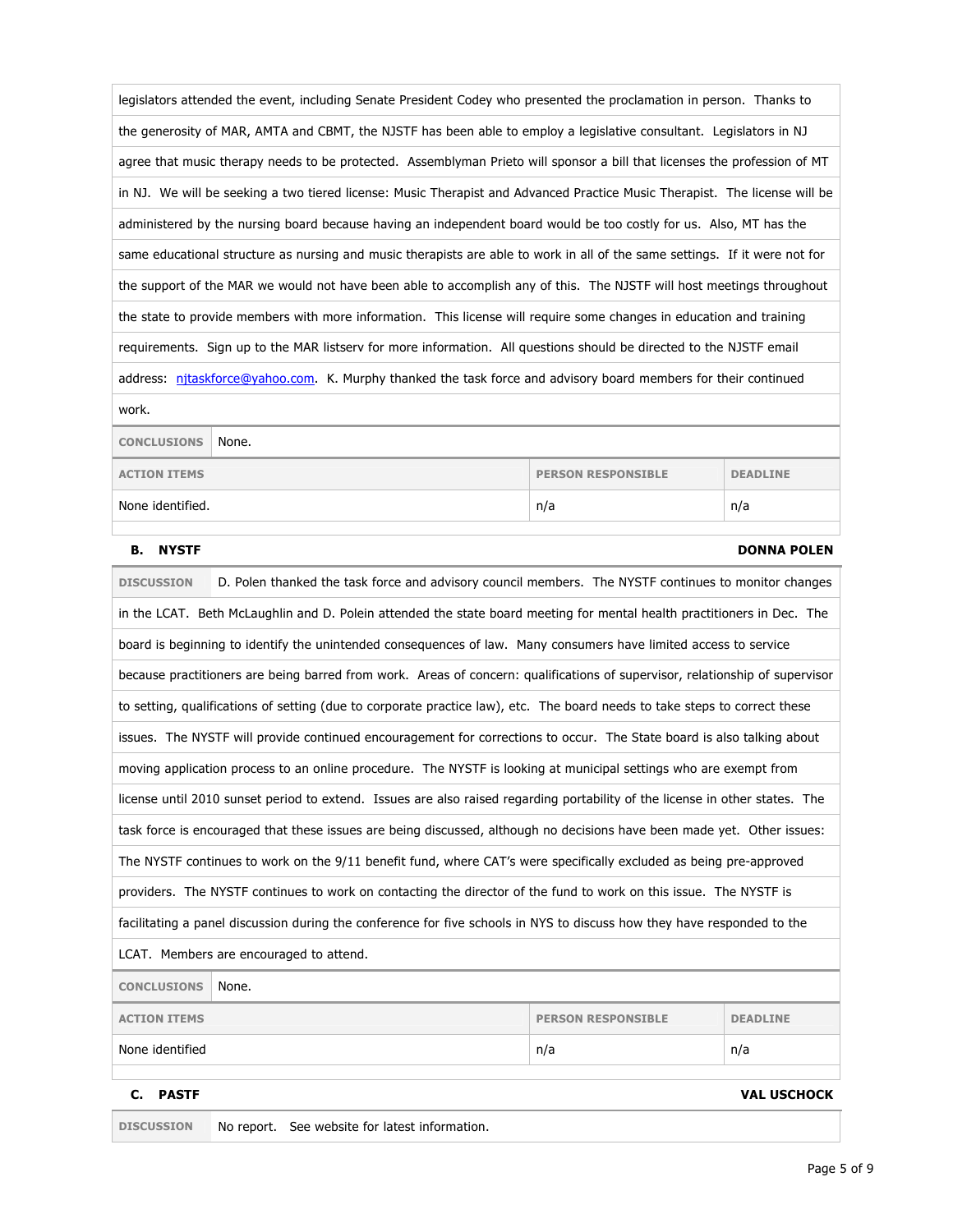| <b>CONCLUSIONS</b>            | None.                                        |  |  |
|-------------------------------|----------------------------------------------|--|--|
| <b>ACTION ITEMS</b>           | <b>PERSON RESPONSIBLE</b><br><b>DEADLINE</b> |  |  |
| None identified<br>n/a<br>n/a |                                              |  |  |

## **X. Public Relations**

### **SUSAN HADLEY**

| <b>DISCUSSION</b>                                                   | The MAR website has been redesigned thanks to webmaster Felice Macera. The new website includes an                     |  |  |  |
|---------------------------------------------------------------------|------------------------------------------------------------------------------------------------------------------------|--|--|--|
|                                                                     | extensive PR section displaying available PR materials and the form for requesting materials. PR materials are free to |  |  |  |
|                                                                     | members. S. Hadley reminded members that the MAR pays for materials on behalf of the members, so members should        |  |  |  |
|                                                                     | be conservative when making requests. Glossy reprints have a cap of 50. The PR committee is discussing the idea of     |  |  |  |
|                                                                     | having an LCD display at conferences showing the uniqueness of the MAR. This would be more portable and easily         |  |  |  |
| updated.                                                            |                                                                                                                        |  |  |  |
| <b>CONCLUSIONS</b>                                                  | None.                                                                                                                  |  |  |  |
| <b>ACTION ITEMS</b><br><b>PERSON RESPONSIBLE</b><br><b>DEADLINE</b> |                                                                                                                        |  |  |  |
| None identified<br>n/a<br>n/a                                       |                                                                                                                        |  |  |  |
|                                                                     |                                                                                                                        |  |  |  |

# **XI. Student Affairs**

## **JOKE BRADT AND KRISTEN VOGT**

| <b>DISCUSSION</b>                                                   | J. Bradt has completed her term as student affairs advisor. The students will vote tomorrow to elect a                     |  |  |  |
|---------------------------------------------------------------------|----------------------------------------------------------------------------------------------------------------------------|--|--|--|
|                                                                     | new advisor. The scholarship winners will be announced during closing session. This year, the student service project is   |  |  |  |
|                                                                     | geared towards raising money for a foundation that helps bring music to children in war/high trauma zones. Students are    |  |  |  |
|                                                                     | also selling car magnets to raise money for the student scholarships. This year, Passages will be held at Nazareth College |  |  |  |
|                                                                     | on 10/24/09. The students again acknowledged the generosity of Immaculata for fully sponsoring last year's Passages        |  |  |  |
| conference.                                                         |                                                                                                                            |  |  |  |
| <b>CONCLUSIONS</b><br>None.                                         |                                                                                                                            |  |  |  |
| <b>ACTION ITEMS</b><br><b>PERSON RESPONSIBLE</b><br><b>DEADLINE</b> |                                                                                                                            |  |  |  |
| None identified<br>n/a<br>n/a                                       |                                                                                                                            |  |  |  |

Meeting recessed at 6:16pm Meeting reconvened at 5:12pm on 3/27/09 Readdressed nominations under "Immediate Past-President" report

# **XII. Assembly**

### **DONNA POLEN**

**DISCUSSION** During the Assembly meeting at the 2008 AMTA conference in St. Louis, Kathy McKinney was elected as the 4<sup>th</sup> alternate to the board of directors. The assembly made clarifications to guidelines for national roster internships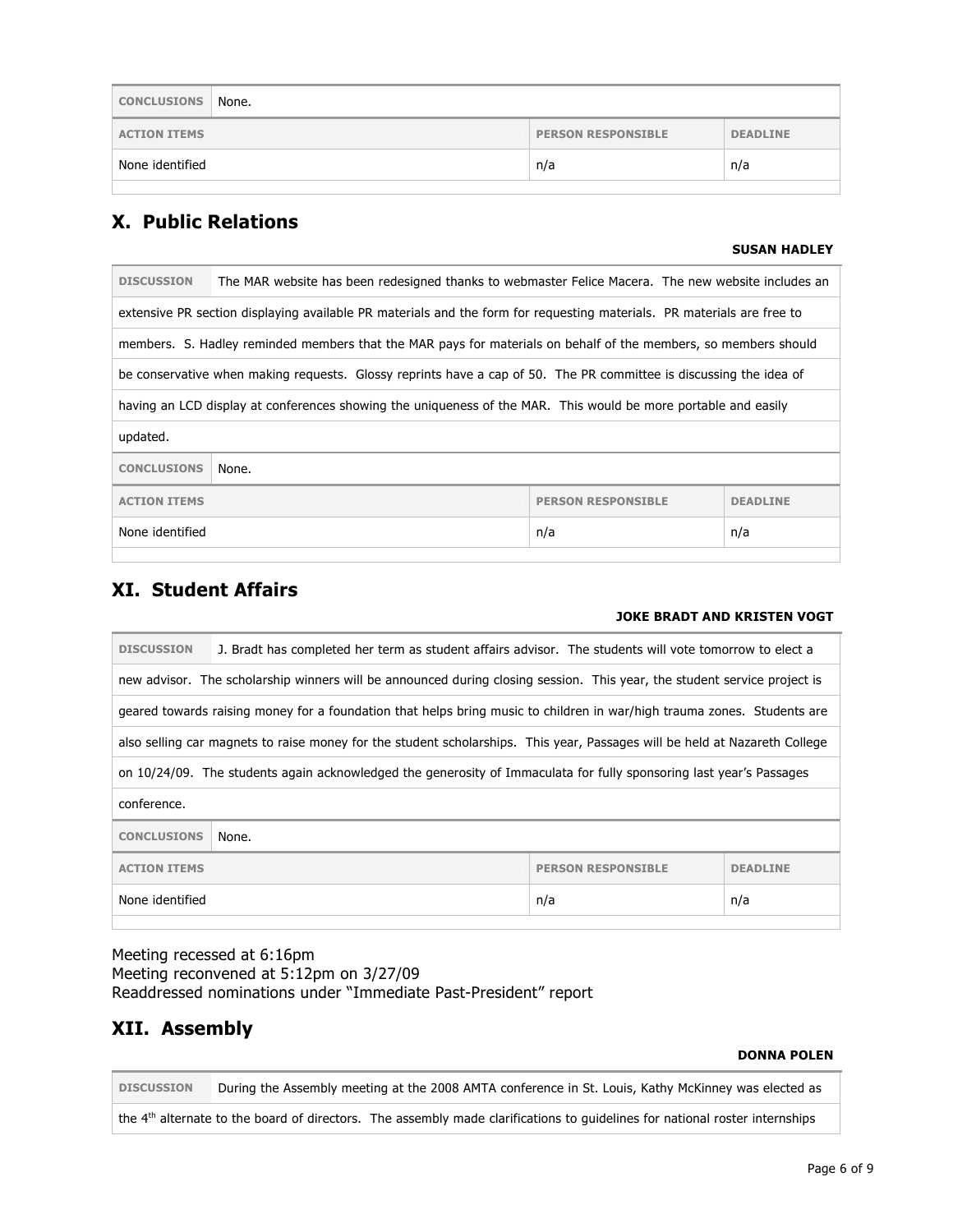| and addressed NASM action items. Debbie Bates was elected to a 4-year term on the ethics board. The advanced |       |  |  |
|--------------------------------------------------------------------------------------------------------------|-------|--|--|
| competencies were approved. Members were encouraged to check out the AMTA website for assembly news and      |       |  |  |
| committee updates.                                                                                           |       |  |  |
| <b>CONCLUSIONS</b>                                                                                           | None. |  |  |
| <b>ACTION ITEMS</b><br><b>PERSON RESPONSIBLE</b><br><b>DEADLINE</b>                                          |       |  |  |
| None identified<br>n/a<br>n/a                                                                                |       |  |  |

# **XIII. Academic Program Approval**

### **SUE SHUTTLEWORTH**

| <b>DISCUSSION</b>                                                   | The summer MAR newsletter will include a listing of graduate student research. Two new academic                         |  |  |  |
|---------------------------------------------------------------------|-------------------------------------------------------------------------------------------------------------------------|--|--|--|
|                                                                     | programs have been approved in our region: Master of Science in Music Therapy at SUNY New Paltz and a Master of         |  |  |  |
|                                                                     | Science in Creative Arts Therapies at Nazareth College. The new professional competencies have been passed and are      |  |  |  |
|                                                                     | available for review on the website. The winter newsletter issue highlighted the changes made in the new document.      |  |  |  |
|                                                                     | John Foley asked about the status of the Michigan State University program. E. Abbott stated that it is almost definite |  |  |  |
|                                                                     | that the program will be closed.                                                                                        |  |  |  |
| <b>CONCLUSIONS</b><br>None.                                         |                                                                                                                         |  |  |  |
| <b>ACTION ITEMS</b><br><b>PERSON RESPONSIBLE</b><br><b>DEADLINE</b> |                                                                                                                         |  |  |  |
| None identified<br>n/a<br>n/a                                       |                                                                                                                         |  |  |  |
|                                                                     |                                                                                                                         |  |  |  |

# **XIV. Continuing Education**

#### **TRACY SOUHRADA**

| <b>DISCUSSION</b>                                                   | The preconference institute was very successful with 44 people registered to attend. 137 people have                      |  |  |  |
|---------------------------------------------------------------------|---------------------------------------------------------------------------------------------------------------------------|--|--|--|
|                                                                     | registered for CMTE's. There is still room available if members are interested in attending one of the four remaining     |  |  |  |
|                                                                     | CMTE's. A new policy was passed by the executive board stating that CMTE presenters will receive a pro-rated fee if there |  |  |  |
|                                                                     | are not enough registrants. All members are encouraged to present CMTE sessions.                                          |  |  |  |
| <b>CONCLUSIONS</b><br>None.                                         |                                                                                                                           |  |  |  |
| <b>PERSON RESPONSIBLE</b><br><b>ACTION ITEMS</b><br><b>DEADLINE</b> |                                                                                                                           |  |  |  |
| None identified<br>n/a<br>n/a                                       |                                                                                                                           |  |  |  |

# **XV. International Relations**

## **FLOSSIE IERARDI**

| <b>DISCUSSION</b>                                                                                          | The Canadian Musc Therapy confernece will be held from 5/6/09-5/9/09. The world congress will be held                  |  |
|------------------------------------------------------------------------------------------------------------|------------------------------------------------------------------------------------------------------------------------|--|
|                                                                                                            | in Toronto from 7/5/09-7/10/09. Contact F. Ierardi if you are interested in sharing international perspectives in the  |  |
|                                                                                                            | newseltter. G. Behrens is the North American liason for the world congress. She stated that the actual location of the |  |
| next world congress is still under consideration. The final location will be announced in the near future. |                                                                                                                        |  |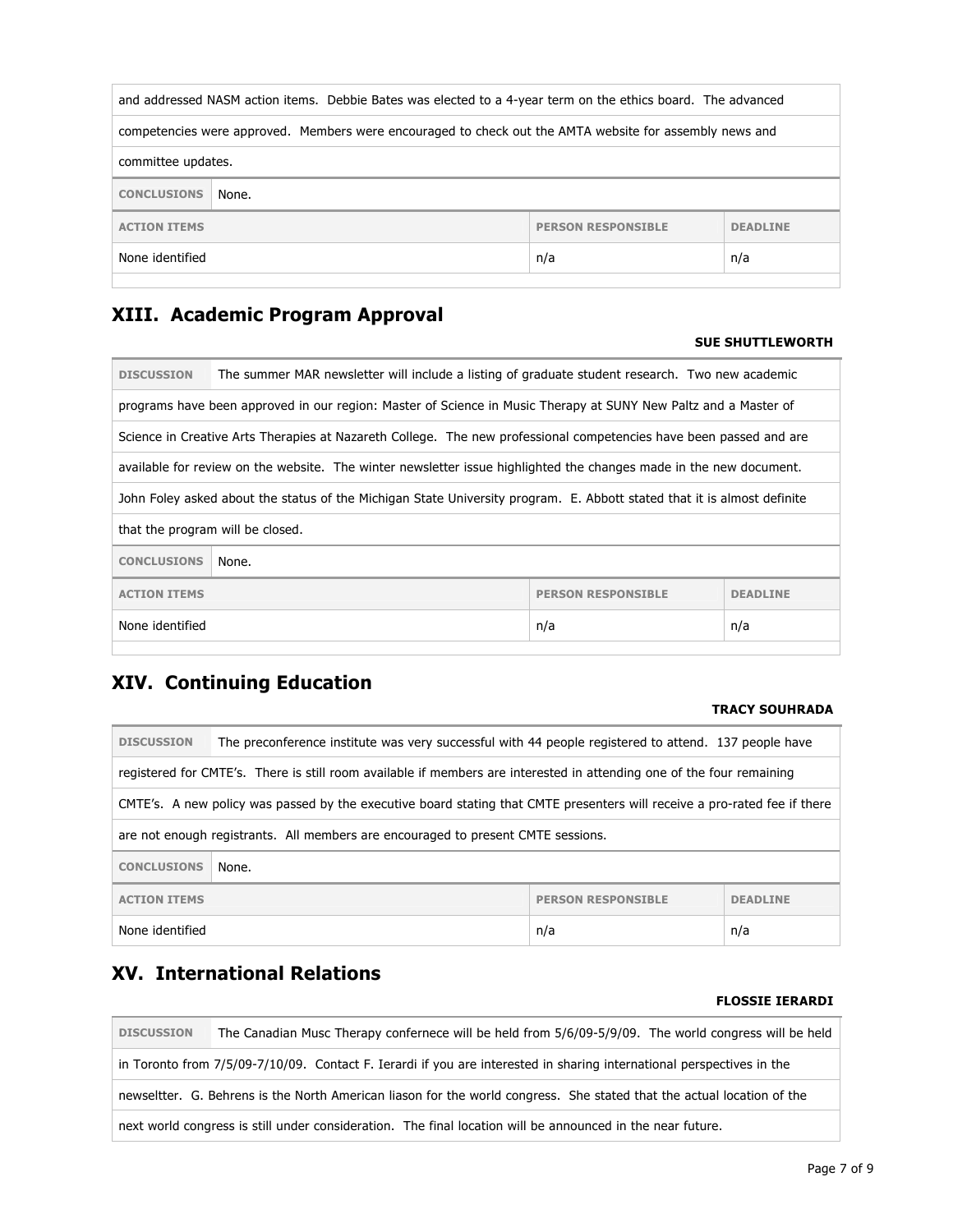| <b>CONCLUSIONS</b>  | None. |                           |                 |
|---------------------|-------|---------------------------|-----------------|
| <b>ACTION ITEMS</b> |       | <b>PERSON RESPONSIBLE</b> | <b>DEADLINE</b> |
| None identified     |       | n/a                       | n/a             |
|                     |       |                           |                 |

# **XVII. Research**

## **ANTHONY MEADOWS**

| <b>DISCUSSION</b>                                                   | Kathy Murphy spoke on behalf of A. Meadows. Seven concurrent sessions focused on research were                        |  |  |  |
|---------------------------------------------------------------------|-----------------------------------------------------------------------------------------------------------------------|--|--|--|
|                                                                     | offered during the conference. These sessions examined the implications of evidenced-based practice in clinical work. |  |  |  |
|                                                                     | The research sessions will conclude with the research poster session held prior to closing session. The research      |  |  |  |
|                                                                     | committee is looking for feedback so that they can better plan for future conferences.                                |  |  |  |
| <b>CONCLUSIONS</b>                                                  | None.                                                                                                                 |  |  |  |
| <b>PERSON RESPONSIBLE</b><br><b>ACTION ITEMS</b><br><b>DEADLINE</b> |                                                                                                                       |  |  |  |
| None identified<br>n/a<br>n/a                                       |                                                                                                                       |  |  |  |
|                                                                     |                                                                                                                       |  |  |  |

# **XVIII. Other Business**

| <b>DISCUSSION</b>                                                   | Michael Viega: Joke Bradt stated that registration forms for the Passages conference are available in the                 |     |     |  |
|---------------------------------------------------------------------|---------------------------------------------------------------------------------------------------------------------------|-----|-----|--|
| back of the room.                                                   |                                                                                                                           |     |     |  |
|                                                                     | Newsletter report: Terri McManus and Lee Morris gave a musical report announcing their retirement, informing members      |     |     |  |
|                                                                     | of the cost-savings of the electronic newsletter, how the cost-savings benefit the region, and encouraged all members to  |     |     |  |
| volunteer to serve the region.                                      |                                                                                                                           |     |     |  |
|                                                                     | Board of Directors report (Kathy Murphy and Ruthlee Adler): In celebration of 10 years of unification AMTA has developed  |     |     |  |
|                                                                     | a Unity pin. There are two levels of sponsorship—champion (\$35) and ambassador (\$100). During the 60 <sup>th</sup> year |     |     |  |
|                                                                     | anniversary of music therapy there will be a second piece to accompany the pin. All members are encouraged to show        |     |     |  |
|                                                                     | their support by purchasing a pin. The MAR is well represented on board of directors (Kathy Murphy, Ruthlee Adler, Bryan  |     |     |  |
|                                                                     | Hunter, Donna Polen, Barbara MacLean all serve.). Members are encouraged to contact AMTA to provide information on        |     |     |  |
|                                                                     | job gains/losses for use in podcasting. AMTA is working on converting a CMTE on research into online offering. The        |     |     |  |
|                                                                     | available date has not yet been determined. The deadline for proposals for the 2009 AMTA conference is 4/10/09.           |     |     |  |
|                                                                     | Members were encouraged to watch the E-News for updates regarding the San Diego conference.                               |     |     |  |
|                                                                     | Carol Shultis: A DVD documentary of Sr. Donna Marie Beck is now available in the archives. A documentary is beginning     |     |     |  |
| on the work of Clive Robbins.                                       |                                                                                                                           |     |     |  |
| <b>CONCLUSIONS</b><br>None.                                         |                                                                                                                           |     |     |  |
| <b>ACTION ITEMS</b><br><b>PERSON RESPONSIBLE</b><br><b>DEADLINE</b> |                                                                                                                           |     |     |  |
| None identified                                                     |                                                                                                                           | n/a | n/a |  |
|                                                                     |                                                                                                                           |     |     |  |